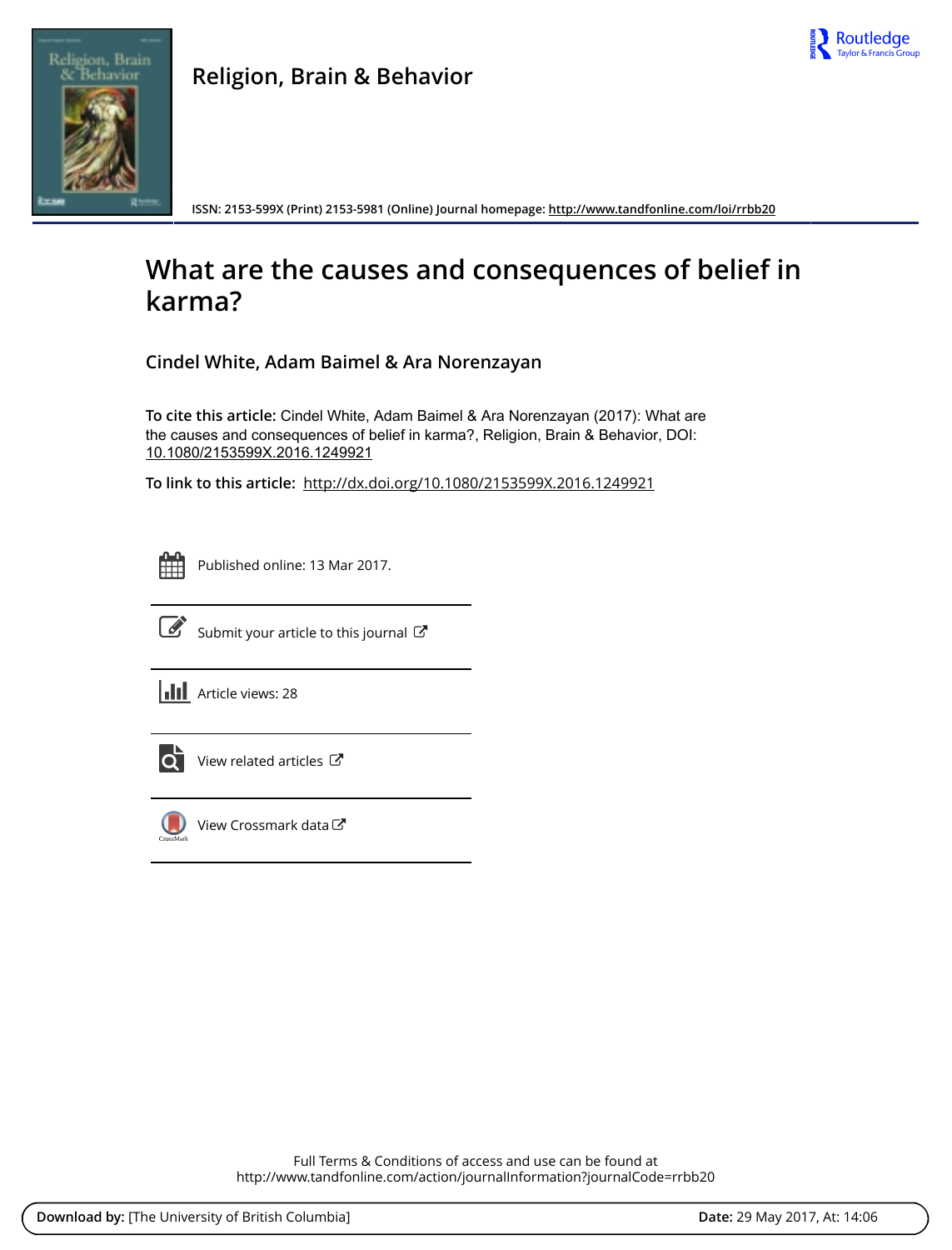# <span id="page-1-0"></span>What are the causes and consequences of belief in karma?

# Cindel White  $\bullet$ , Adam Baimel and Ara Norenzayan

Department of Psychology, University of British Columbia, Vancouver, BC, Canada

#### ABSTRACT

The scientific study of religion has thus far overlooked the study of beliefs and practices that are centered on the notion of karma: ethical causation across one or different lifetimes. Here, we outline a set of pertinent questions about karmic beliefs and practices ripe for research, namely (1) their cultural distribution around the world, (2) their structure and content, and (3) their psychological and cultural antecedents and consequences.

ARTICLE HISTORY Received 29 March 2016 Accepted 1 June 2016

**KEYWORDS** religion; karma; cultural evolution; morality

Global religious traditions centered on karmic principles, like Hinduism, Buddhism, and Jainism, make up an important portion of the world's religious diversity, with more than 1.5 billion adherents (Pew Research Center, [2015](#page-3-0)). Intuitions reminiscent of karma appear even in Western cultures shaped by the Abrahamic faiths (Callan, Sutton, Harvey, & Dawtry, [2014](#page-3-0)). However, there is surprisingly little research focused on these karmic religions and beliefs, reflecting a disproportionate reliance on Western, educated, industrialized, rich, and democratic (WEIRD) samples in the behavioral sciences, and a heavy focus on the Abrahamic faiths (Norenzayan, [2016\)](#page-3-0). Research into karmic beliefs would push the scientific study of religion forward to a broader understanding of theodiversity, while also informing questions central to the field.

To begin with, there are basic unknowns about the prevalence and cultural distribution of karmic beliefs across the world. A significant percentage of humanity affiliates with karmic religious traditions, but we do not know the actual prevalence of karmic beliefs in these and other populations. We also have little information about whether these beliefs vary by subculture, socioeconomic status, and life history, and to what extent individual differences and situational contexts matter.

There are also fundamental questions about the structure and content of karmic beliefs, and their psychological antecedents and effects. Theologically speaking, karma is an impersonal force that tracks moral behavior, rewarding "good" and punishing "bad" actions (Bronkhorst, [2011](#page-3-0)). However, precisely how karmic believers actually reason about this process remains an open question. Research is currently lacking about whether or not believers expect karma to monitor and enforce social norms, and more importantly, how thinking about karmic consequences affects people's actions in everyday life. Also, karma-motivated norm-following behavior may be propagated through collective costly rituals (Legare & Watson-Jones, [2015](#page-3-0); Sosis & Alcorta, [2003](#page-3-0); Xygalatas et al., [2013](#page-4-0)) and credible displays similar to those occurring in other prosocial religions (Norenzayan et al., [2016\)](#page-3-0). Evidence of an association between karmic beliefs and prosocial behavior (e.g., measured through individuals' behavior in economic games, or group-level measures of cooperation and interpersonal trust) would suggest that karma is a form of supernatural punishment for norm violations, similar to punishment doled out by moralizing gods. This would have important implications for understanding the cultural evolutionary history of the karmic religions (White, Souza, & Prochownik, [2016\)](#page-4-0).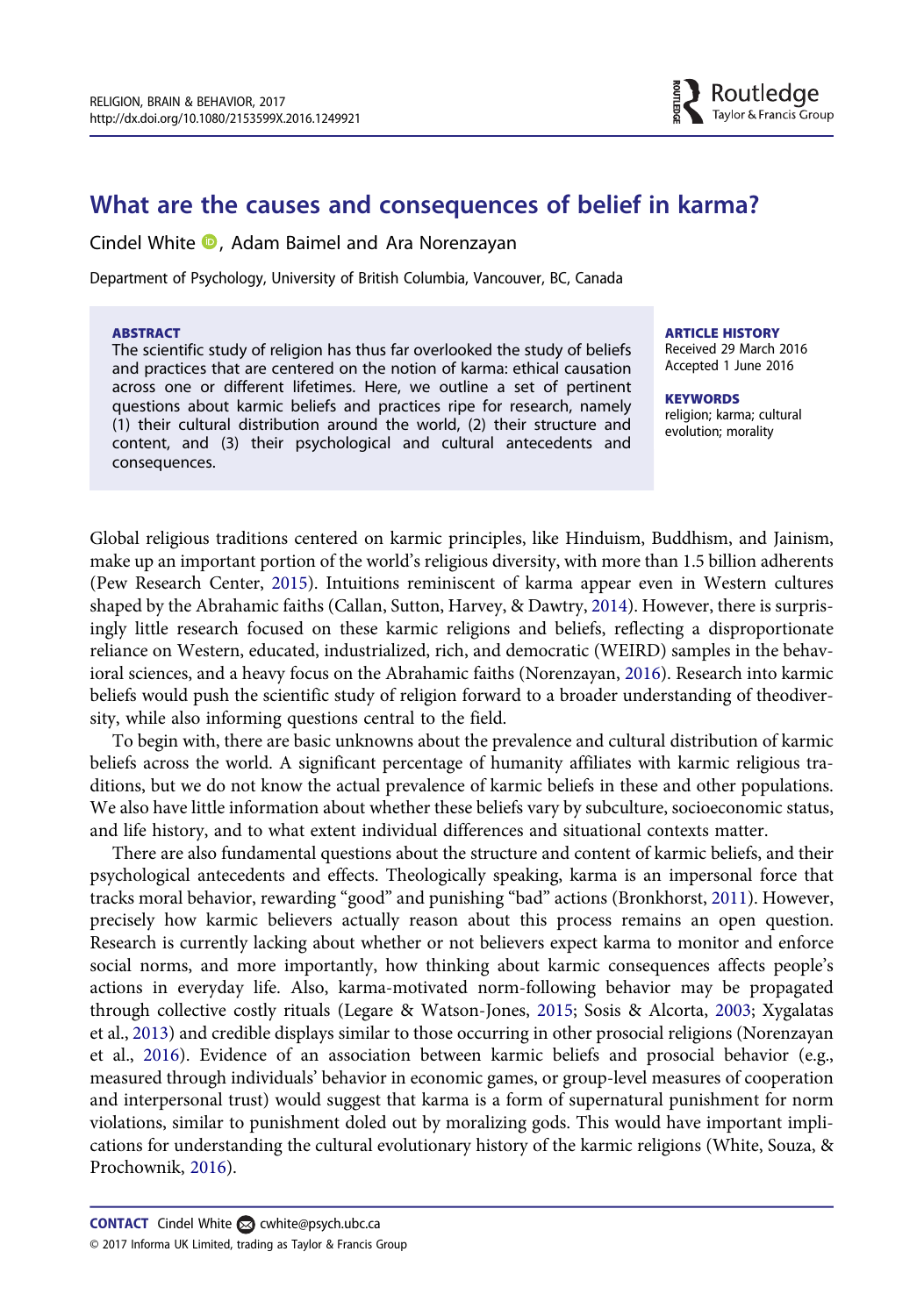#### <span id="page-2-0"></span>2  $\left(\rightarrow\right)$  C. WHITE ET AL.

This raises the question of how karma might be able to facilitate prosocial behavior. If karmic beliefs do influence prosocial behavior, we would want to know whether it is through the same cognitive mechanisms evoked by commitment to punitive gods (e.g., social surveillance and reputational concerns), and with the same directionality (e.g., punishment is more potent than rewards in regulating behavior; Johnson, [2016;](#page-3-0) Purzycki et al., [2016](#page-3-0)). Existing ethnographic observations of karmic beliefs speak to the variability in how karma is conceptualized across cultures (Keyes & Daniel, [1983](#page-3-0)), what timescales karma is believed to operate on, corresponding reincarnation beliefs (Bhangaokar & Kapadia, [2009](#page-3-0); Obeyesekere, [2002](#page-3-0)), and in one psychological study, the way that perceived divine justice works in Hindu and Christian contexts (Young, Morris, Burrus, Krishnan, & Regmi, [2011](#page-4-0)). Identifying core features of karmic beliefs – through interviews, field studies, surveys, as well as through experimental approaches – would help us identify its effects on sustaining cooperation, shaping moral judgment, and regulating one's own and others' behavior.

It would be interesting to compare the correlates, key features, and consequences of karmic beliefs to better-studied, non-karmic concepts with similar attributes, such as powerful, moralizing gods who, like karma, can enforce supernatural punishment; and immanent justice or just-world beliefs, which similarly lead individuals to expect moral congruity between actions and consequences (Callan et al., [2014](#page-3-0); Lerner, [1980\)](#page-3-0). Belief in karma, gods, and immanent justice may all be manifestations of a general motive for justice or fairness (Banerjee & Bloom, [2014;](#page-3-0) Baumard & Boyer, [2013\)](#page-3-0), or a tendency to ascribe purpose to life events and natural phenomena (i.e., teleological thinking; Willard & Norenzayan, [2013](#page-4-0)). The intuition that the universe intentionally enforces justice and other norms, such as ingroup loyalty, may be apparent across different cultural traditions (e.g., East Asian religions, Western Spiritual-but-not-Religious movements), and may even appear in young children. Therefore, questionnaires measuring karmic belief could assess explicit belief in "karma," as well as less explicit endorsement of justice-related statements (e.g., "When people are met with misfortune, they have brought it upon themselves by previous behavior in their life"). Karma-like intuitions could also be assessed experimentally by, for example, measuring surprise when a norm violator goes unpunished. Similar to just-world beliefs, karmic belief may also have a dark side and be implicated in victim blaming, justification of systemic social inequality, and possibly fatalism (Hafer & Begue, [2005;](#page-3-0) Omprakash, [1989](#page-3-0)).

It would also be interesting to investigate whether people think about karma as an impersonal force, as theological teachings dictate, or whether believers have "theologically incorrect" (McCauley, [2011](#page-3-0); Slone, [2007](#page-3-0)) intuitions about karma having agentic features, similar to personified gods, who are seen to possess personality traits (e.g., "vengeful" or "forgiving") and mental capabilities (e.g., sight, awareness, and memory). People understand the minds of gods, and regulate their behavior under supernatural monitoring, using some of the same cognitive mechanisms involved in understanding other human minds. For example, there is evidence that individuals who struggle to understand other minds (i.e., individuals diagnosed along the autism spectrum), or think more analytically, are more likely to be disbelievers, and if they do believe, hold more abstract views of God (Norenzayan, Gervais, & Trzesniewski, [2012](#page-3-0); Pennycook, Cheyne, Seli, Koehler, & Fugelsang, [2012](#page-3-0)). Therefore, it is an interesting question whether karmic beliefs also partly depend on an individual's mentalizing abilities, and whether the attribution of mental capabilities and agentic traits to karma has specific consequences for the behavior of believers (e.g., Purzycki et al., [2016](#page-3-0)). If karma is instead represented non-agentically, then cognitive mechanisms besides mentalizing abilities could underlie karmic beliefs. For example, karma might involve intuitions about contagion, a beneficial or dangerous substance that is seen to affect individuals (Feder, [2016](#page-3-0)), thereby evoking feelings of contamination and disgust (Tybur, Lieberman, Kurzban, & DeScioli, [2013\)](#page-3-0), purity-related concerns rather than reputation-maintenance concerns. Alternatively, karma might involve resource accounting, such that people see their actions creating gains or losses to a running karmic balance of moral currency.

In conclusion, understanding how believers of karmic faiths mentally represent karma, how karmic beliefs differ from other related beliefs, and how karmic beliefs are distributed across individuals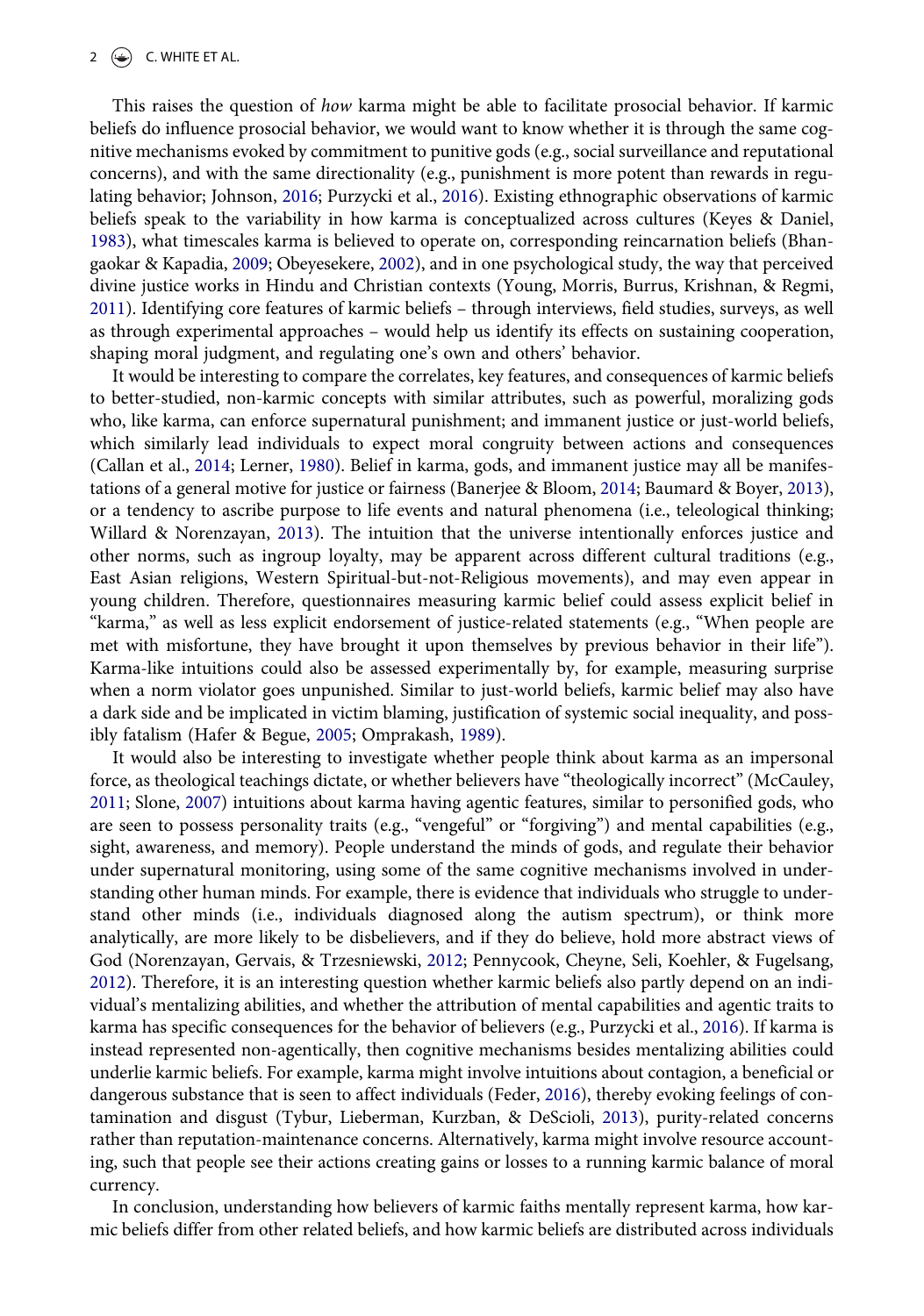<span id="page-3-0"></span>and groups, would provide insight into how karmic beliefs are constrained by human minds and shaped by culture. Further, examining people's beliefs about karma would broaden our understanding of how religious cognition can affect a wide range of psychological and behavioral phenomena, including moral judgments, moral emotions (such as guilt, shame, and empathy), cooperation, social inequality, and self-regulation, to name a few core topics. Our understanding of theodiversity (Norenzayan, 2016) will deepen from a greater focus on the currently overlooked karmic religious traditions. Perhaps these questions will even bring good karma to those who investigate them.

### Disclosure statement

No potential conflict of interest was reported by the authors.

# **ORCID**

Cindel White  $\blacksquare$  <http://orcid.org/0000-0001-6050-2449>

## **References**

Banerjee, K., & Bloom, P. ([2014](#page-2-0)). Why did this happen to me? Religious believers' and non-believers' teleological reasoning about life events. Cognition, 133, 277–303. [doi:10.1016/j.cognition.2014.06.017](http://dx.doi.org/10.1016/j.cognition.2014.06.017)

- Baumard, N., & Boyer, P. [\(2013](#page-2-0)). Explaining moral religions. Trends in Cognitive Sciences, 17, 272–280.
- Bhangaokar, R., & Kapadia, S. [\(2009\)](#page-2-0). At the interface of 'Dharma' and 'Karma': Interpreting moral discourse in India. Psychological Studies, 54, 96–108. [doi:10.1007/s12646-009-0018-1](http://dx.doi.org/10.1007/s12646-009-0018-1)
- Bronkhorst, J. [\(2011](#page-1-0)). Karma. Honolulu: University of Hawai'i Press.
- Callan, M. J., Sutton, R. M., Harvey, A. J., & Dawtry, R. J. ([2014](#page-1-0)). Immanent justice reasoning: Theory, research, and current directions. In J. M. O. & M. P. Zanna (Ed.), Advances in Experimental Social Psychology (Vol. 49, pp. 105– 161). London: Academic Press. [doi:10.1016/B978-0-12-800052-6.00002-0](http://dx.doi.org/10.1016/B978-0-12-800052-6.00002-0)
- Feder, Y. [\(2016\)](#page-2-0). Contamination appraisals, pollution beliefs, and the role of cultural inheritance in shaping disease avoidance behaviour. Cognitive Science, 40(6), 1561–1585. [doi:10.1111/cogs.12293](http://dx.doi.org/10.1111/cogs.12293)
- Hafer, C. L., & Begue, L. ([2005](#page-2-0)). Experimental research on Just-World Theory: Problems, developments, and future challenges. Psychological Bulletin, 131, 128–167. [doi:0.1037/0033-2909.131.1.128](http://dx.doi.org/0.1037/0033-2909.131.1.128)
- Johnson, D. ([2016](#page-2-0)). God is watching you: How the fear of god makes us human. Oxford: University Press.
- Keyes, C. F., & Daniel, E. V. ([1983\)](#page-2-0). Karma: An anthropological inquiry. Berkeley: University of California Press.
- Legare, C. H., & Watson-Jones, R. E. ([2015\)](#page-1-0). The evolution and ontogeny of ritual. In D. M. Buss (Ed.), The Handbook of Evolutionary Psychology (pp. 829–847). Hoboken, NJ: Wiley & Sons.
- Lerner. ([1980\)](#page-2-0). The Belief in a Just World: A Fundamental Delusion. New York: Plenum.
- McCauley, R. [\(2011\)](#page-2-0). Why Religion Is Natural and Science Is Not. New York: Oxford University Press.
- Norenzayan, A. ([2016](#page-1-0)). Theodiversity. Annual Review of Psychology, 67, 465–488.
- Norenzayan, A., Gervais, W. M., & Trzesniewski, K. H. ([2012\)](#page-2-0). Mentalizing Deficits Constrain Belief in a Personal God. PLoS ONE, 7, e36880. [doi:10.1371/journal.pone.0036880](http://dx.doi.org/10.1371/journal.pone.0036880)
- Norenzayan, A., Shariff, A. D., Gervais, W. M., Willard, A. K., McNamara, R. A., Slingerland, E., & Henrich, J. [\(2016](#page-1-0)). The cultural evolution of prosocial religions. Behavioural and Brain Sciences, 39, 1–19. [doi:10.1017/](http://dx.doi.org/10.1017/S0140525X14001356) [S0140525X14001356](http://dx.doi.org/10.1017/S0140525X14001356)
- Obeyesekere, G. ([2002\)](#page-2-0). Imagining Karma: Ethical transformation in Amerindian, Buddhist, and Greek Rebirth. Los Angeles, CA: University of California Press.
- Omprakash, S. [\(1989\)](#page-2-0). The doctrine of karma: Its psychosocial consequences. American Journal of Community Psychology, 17, 133–145.
- Pennycook, G., Cheyne, J. A., Seli, P., Koehler, D. J., & Fugelsang, J. A. [\(2012\)](#page-2-0). Analytic cognitive style predicts religious and paranormal belief. Cognition, 123, 335–346.
- Pew Research Center. [\(2015](#page-1-0)). The future of world religions: Population, growth projections, 2010–2050. Retrieved from <http://www.pewforum.org/2015/04/02/religious-projections-2010-2050/>
- Purzycki, B. G., Apicella, C., Atkinson, Q. D., Cohen, E., McNamara, R. A., Willard, A. K., … Henrich, J. [\(2016](#page-2-0)). Moralistic gods, supernatural punishment, and the expansion of human sociality. Nature. [doi:10.1038/nature16980](http://dx.doi.org/10.1038/nature16980) Slone, J. ([2007](#page-2-0)). Theological incorrectness. Oxford: Oxford University Press.
- Sosis, R., & Alcorta, C. [\(2003\)](#page-1-0). Signaling, solidarity, and the sacred: The evolution of religious behavior. Evolutionary Anthropology: Issues, News, and Reviews, 12, 264–274.
- Tybur, J. M., Lieberman, D., Kurzban, R., & DeScioli, P. [\(2013\)](#page-2-0). Disgust: Evolved function and structure. Psychological Review, 120, 65–84.